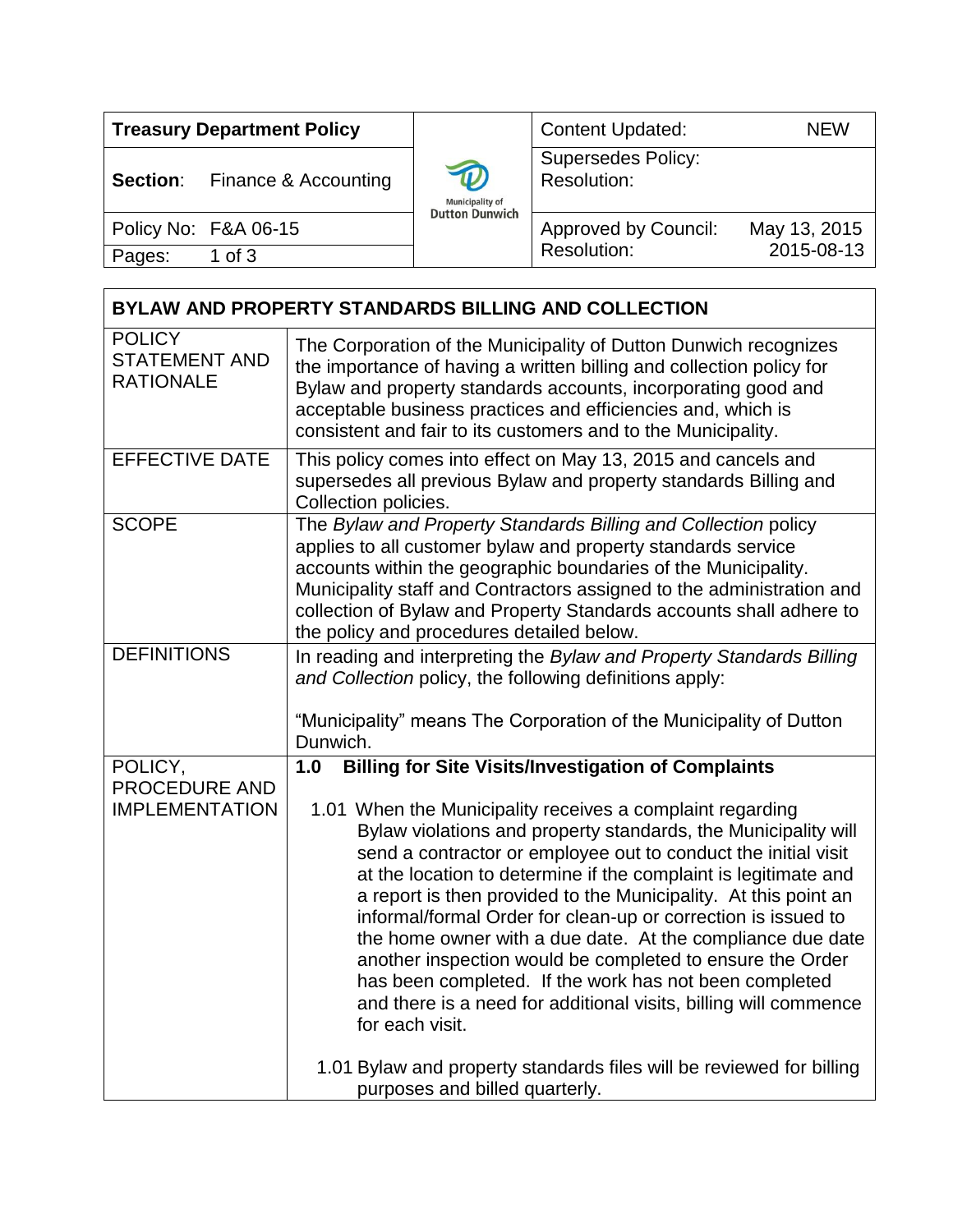| <b>BYLAW AND PROPERTY STANDARDS BILLING AND COLLECTION</b> |                                   |                                                                                                                                                                                                                                                                                   |  |  |
|------------------------------------------------------------|-----------------------------------|-----------------------------------------------------------------------------------------------------------------------------------------------------------------------------------------------------------------------------------------------------------------------------------|--|--|
|                                                            | 2.0                               | <b>Payment Due Date</b>                                                                                                                                                                                                                                                           |  |  |
|                                                            |                                   | 2.01 Due dates will be the 30 days after the issuance of the bill.                                                                                                                                                                                                                |  |  |
|                                                            | 3.0                               | <b>Payment</b>                                                                                                                                                                                                                                                                    |  |  |
|                                                            |                                   | 3.01 Payments of the net amount will be accepted if received on<br>or before the payment due date, or processed by the Bank<br>on or before the due date. The amount payable after the due<br>date incorporates a penalty charge as outlined in the<br>Municipality's Fee By-Law. |  |  |
|                                                            |                                   | 3.02 Payments received after the due date should be for the<br>amount identified on the invoices plus any penalty charges.                                                                                                                                                        |  |  |
|                                                            |                                   | 3.03 If a payment is received after the due date, and the payment<br>only reflects the net amount due, the penalty charge will<br>remain outstanding until the next bill is issued.                                                                                               |  |  |
|                                                            |                                   | 3.04 Invoices are payable at the Municipal Office (199 Currie<br>Road) only. The receipt date will be the official date of<br>payment. Payment will be in the form of cash, cheque,<br>money order, debit card, or credit card.                                                   |  |  |
|                                                            |                                   | 3.05 Costs associated with the use of a collection agency, as<br>approved from time to time by Council, are the responsibility<br>of the customer.                                                                                                                                |  |  |
|                                                            |                                   | 3.06 Where the account is past due and collection efforts have<br>been exhausted, the amount due shall be added to the tax<br>roll.                                                                                                                                               |  |  |
|                                                            |                                   | 3.07 Amounts added to the tax roll shall be collected in<br>accordance with the provisions of section 1 (3) of the<br>Municipal Act, 2001, which includes the provision to include<br>the outstanding charges in the cancellation price for a tax<br>sale.                        |  |  |
|                                                            | 4.0<br><b>Dishonoured Cheques</b> |                                                                                                                                                                                                                                                                                   |  |  |
|                                                            |                                   | 4.01 If during any calendar year the Municipality receives two (2)<br>or more NSF ("not sufficient funds" or "non-sufficient funds")<br>cheques from the same customer, the customer will be<br>notified in writing that the Municipality will only accept                        |  |  |